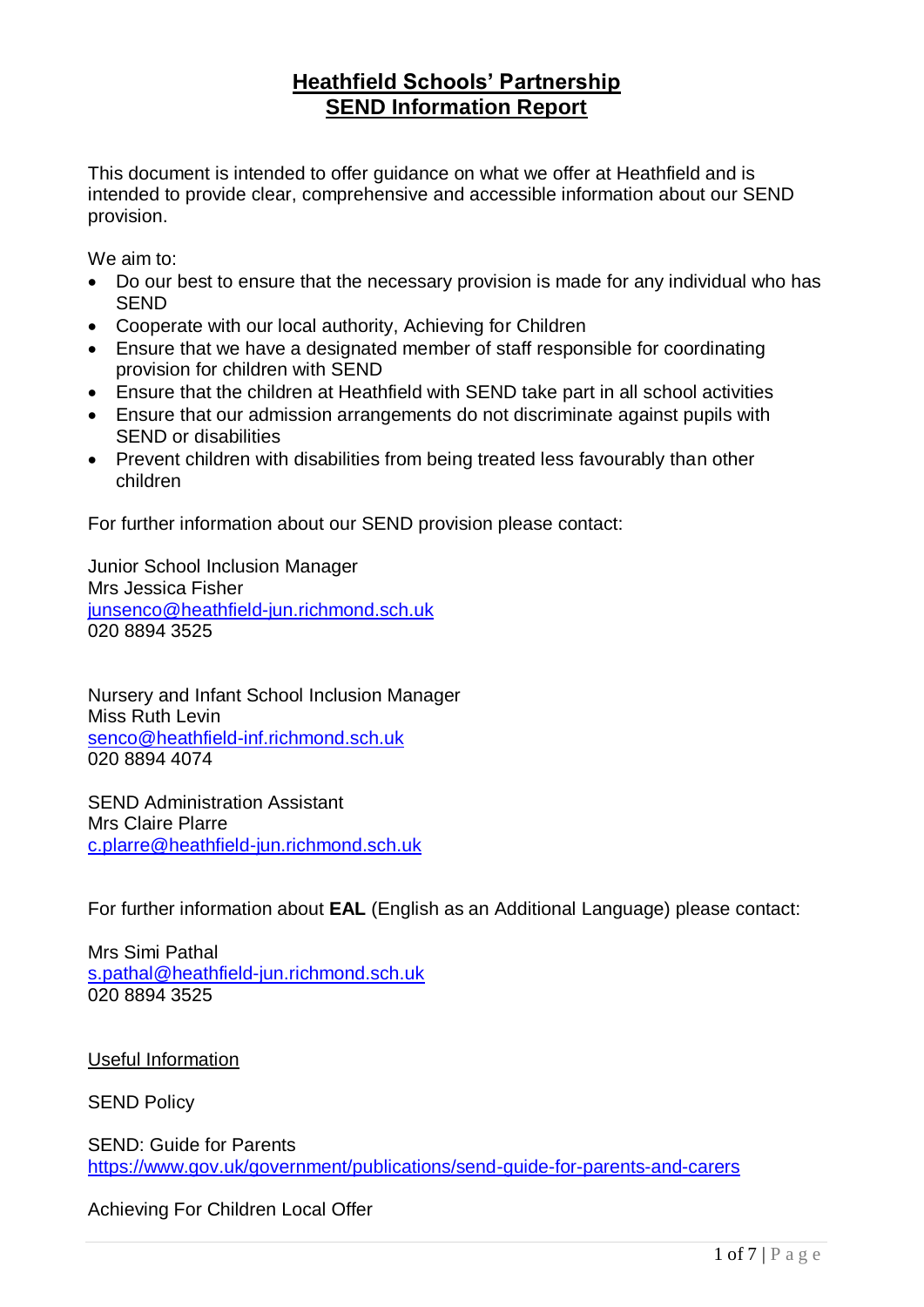[https://kr.afcinfo.org.uk/local\\_offer](https://kr.afcinfo.org.uk/local_offer)

This report complies with the following legislation: *Section 69 (2) of the Children and Families Act 2014 regulation 51 and schedule 1 to the Special Educational Needs and Disability Regulations 2014 section 6 of the 'Special educational needs and disability code of practice: 0 to 25 years'*

#### **What is the name of your education provision?**

Heathfield Schools' Partnership

Heathfield Nursery and Infant school and Heathfield Junior School federated in September 2014.

#### **What is Special Educational Needs and Disability (SEND) Identification and Assessment?**

A child or young person has SEND if they have a learning difficulty or disability which calls for special educational provision to be made for them. A child of compulsory school age or a young person has a learning difficulty or disability if they:

(a*) have a significantly greater difficulty in learning than the majority of others of the same age; or* 

*(b) have a disability which prevents or hinders them from making use of educational facilities of a kind generally provided for others of the same age in mainstream schools.* 

At times, the threshold for identifying SEND may need careful consideration and discussion. We work in collaboration with parents and other professionals and we follow guidance issued by the Local Authority. Parents are invited to speak with their child's Class Teacher in the first instance, if they have a concern about their child. These concerns will be shared with the Inclusion Manager. We operate an open door policy and parents are invited to make an appointment to see the Inclusion Manager if they are still concerned. A child may always have a Special Educational Need or may develop one for a period of time. Where this is the case, children are identified as having SEND when their progress has slowed or stopped and the interventions and resources put into place do not enable improvement. Behavioural difficulties do not necessarily mean that a child has SEND and do not automatically lead to a pupil being registered as such.

#### **Identification and assessment**

At Heathfield we monitor the progress of all children regularly to review their progress. We also use a range of other assessments when appropriate to monitor the progress of children with SEND such as the YARC (York Assessment of Reading Comprehension), Sandwell Early Numeracy Test, Helen Arkell Spelling Test 2 (HAST 2) and Read Write Inc. (RWI) and Letters and Sounds Phonics Assessments.

#### **What are the different levels of SEND?**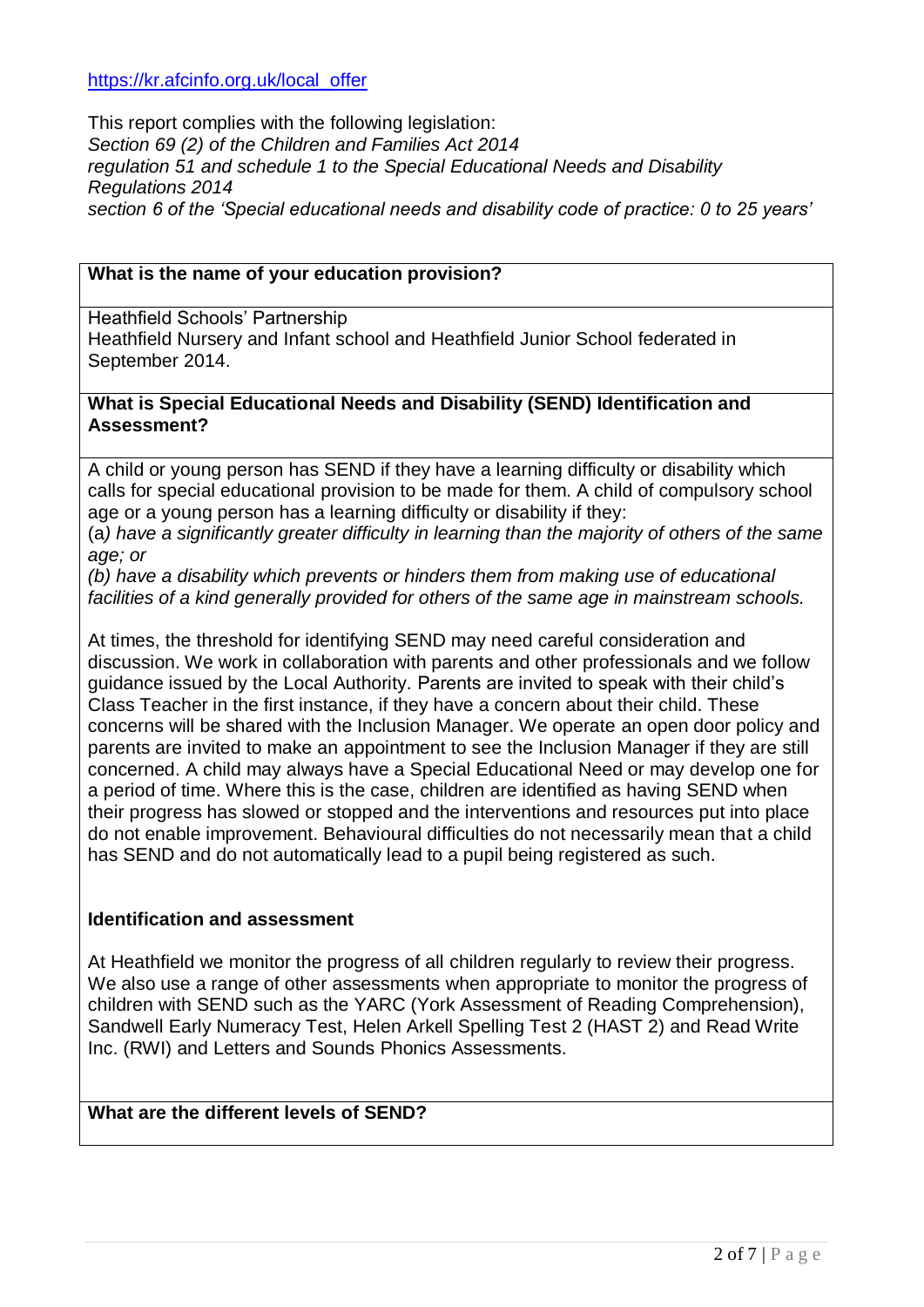Needs between children vary enormously and can change over time. The majority of children and young people with SEND will have their needs met within the school – effectively at 'school level'. If a special educational need is identified, the child may require one of two levels of support.

## *SEN Support:*

Where additional provision is required, the child will be added to our SEN Support Register. This is updated by the Inclusion Managers on a termly basis. An SEN Support Plan is written for the child which is updated and reviewed regularly.

## *Education, Health and Care plans (EHCPs):*

For some children, the special educational provision required to meet their needs cannot reasonably be provided from within the normal resources here at Heathfield. Where this is the case, in liaison with the family, the school will request that the local authority conducts an assessment of education, health and care needs and prepare an Education, Health and Care plan (EHCP). EHCPs must be focused on the outcomes the child or young person seeks to achieve across education, health and care. The plan will be based on a coordinated assessment and planning process which the child and their parents are at the centre of.

**What does your education provision aim to achieve for children with SEND?**

We have high expectations of our children with SEND and work in partnership with families to ensure they achieve their very best. We provide appropriate support to include children with SEND in all aspects of school life, giving them every opportunity to succeed. This involves a range of interventions to support children experiencing difficulties with maths, literacy, processing, memory, social skills and emotional or behavioural difficulties. Additional support is delivered by a dedicated team of Teaching Assistants and trained volunteers. We also involve outside agencies whenever appropriate and welcome conversations with parents about their child's difficulties or the support they are receiving.

### **What is our current Ofsted rating and when was it received?**

Heathfield Nursery and Infant School – Good (February 2020) Heathfield Junior School – Good (October 2018)

### **Who does Heathfield provide for?**

We welcome boys and girls aged 3 to 11. The SEND Code of Practice 2014 identifies four broad areas of need:

- Communication and Interaction including Autistic Spectrum Conditions
- Cognition and Learning including dyslexia
- Social, Emotional and Mental Health (SEMH) difficulties including Attention Deficit Hyperactivity Disorder (ADHD)
- Sensory and/or physical needs

We aim to meet the needs of children with SEND in all these areas.

We also have two specialist provisions on site:

- ASC (Autistic Spectrum Conditions) Provision (The Willow Centre)
- Junior SEMH Provision (The Hub)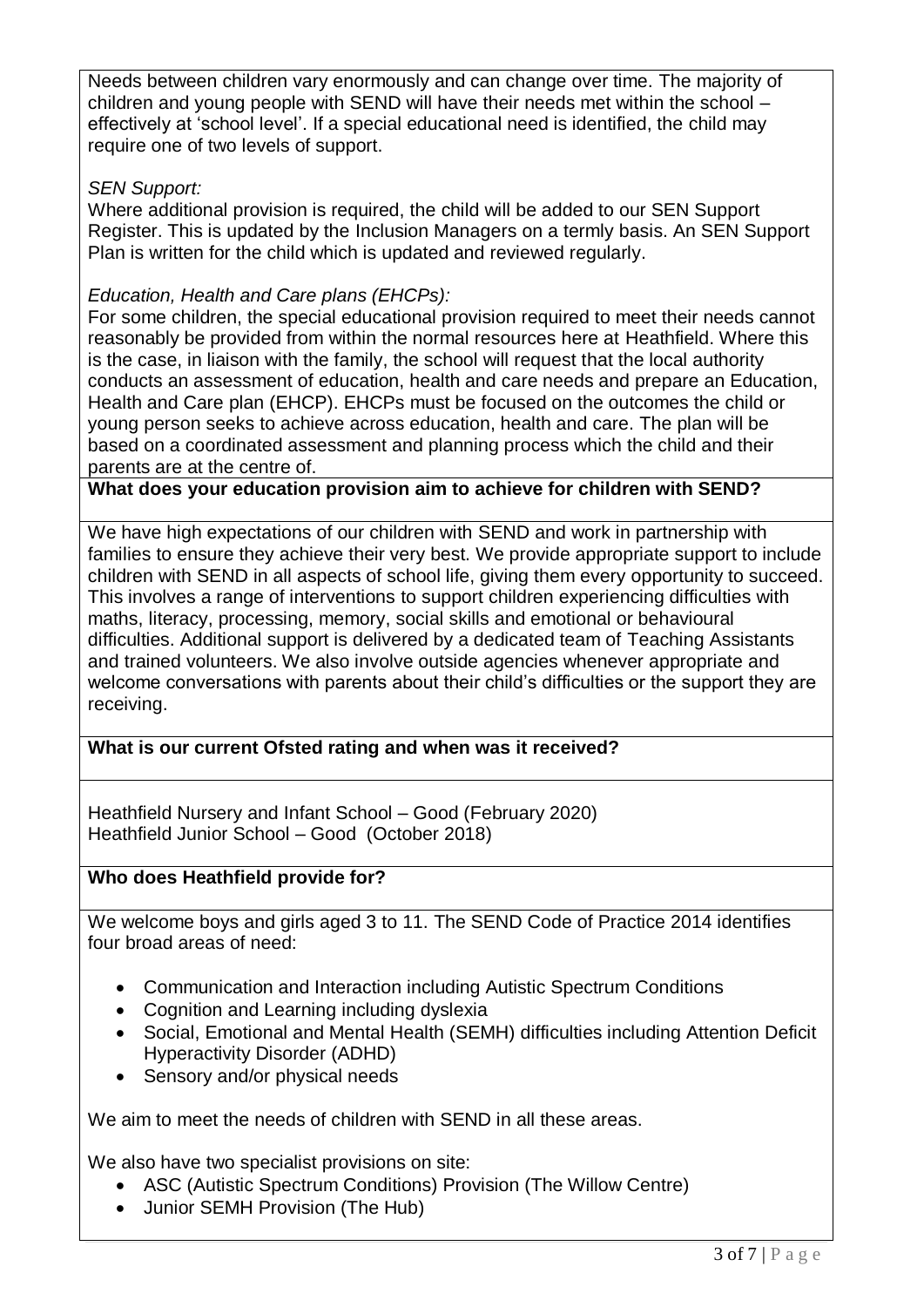## **What is the approximate size of Heathfield?**

a. Mainstream Provision Heathfield Nursery and Infant School – 345\* children (October 2021) Heathfield Junior School – 456\* children (October 2021)

b. Additionally Resourced Provisions for children with a Statement/Education, Health and Care Plan (EHCP)

Infant ASC Provision – 18 full time places Junior SEMH Provision – 6 full time places

c. Children with an Education, Health and Care Plan (EHCP) Heathfield Nursery and Infant School – 18\* children Heathfield Junior School –\* 31 children

\**included in these figures are children within our specialist provisions who all have an EHCP.*

d. Approximate number of children receiving SEN Support (October 2021) Heathfield Nursery and Infant School –40 children Heathfield Junior School – 57 children

### **What additional provision is made for children with SEND at Heathfield?**

High quality first teaching, differentiated for individual children, is the first step in responding to children who may have SEND. We recognise that for some children additional support is necessary to compliment this. We use various assessments and informal and formal conversations to ascertain which support is best for each child. This is regularly reviewed to respond to the changing needs of each child. Support may include:

- Additional phonic interventions for individuals and in small groups
- Additional maths support for individuals and in small groups
- Specialist SEND teaching
- Additional in class support
- Additional speech and language interventions
- Access to our sensory room
- ELSA (Emotional Literacy Support Assistant) support
- Forest School nurture groups
- Support to attend extracurricular activities
- Environmental adaptations are made as required (e.g. use of writing slopes, 'move and sit' cushions, consideration given to seating within the classroom
- All children have equal access to our school trips, including residential trips and additional support is deployed as necessary (e.g. alternative activities offered)

The Inclusion Managers have overall responsibility for this process but the class teacher will be tracking effectiveness on a daily/weekly basis.

- All interventions and provisions are arranged by the year group leader with the Inclusion Managers and are documented on our 'Provision Map' programme.

- Provisions and interventions are reviewed termly by the adult teaching them.

- Some interventions are short term and intended to support a child or children to 'catch up' with their learning e.g. 6 weeks (Wave 2 support). Some interventions are longer term, highly personalised interventions (Wave 3 support).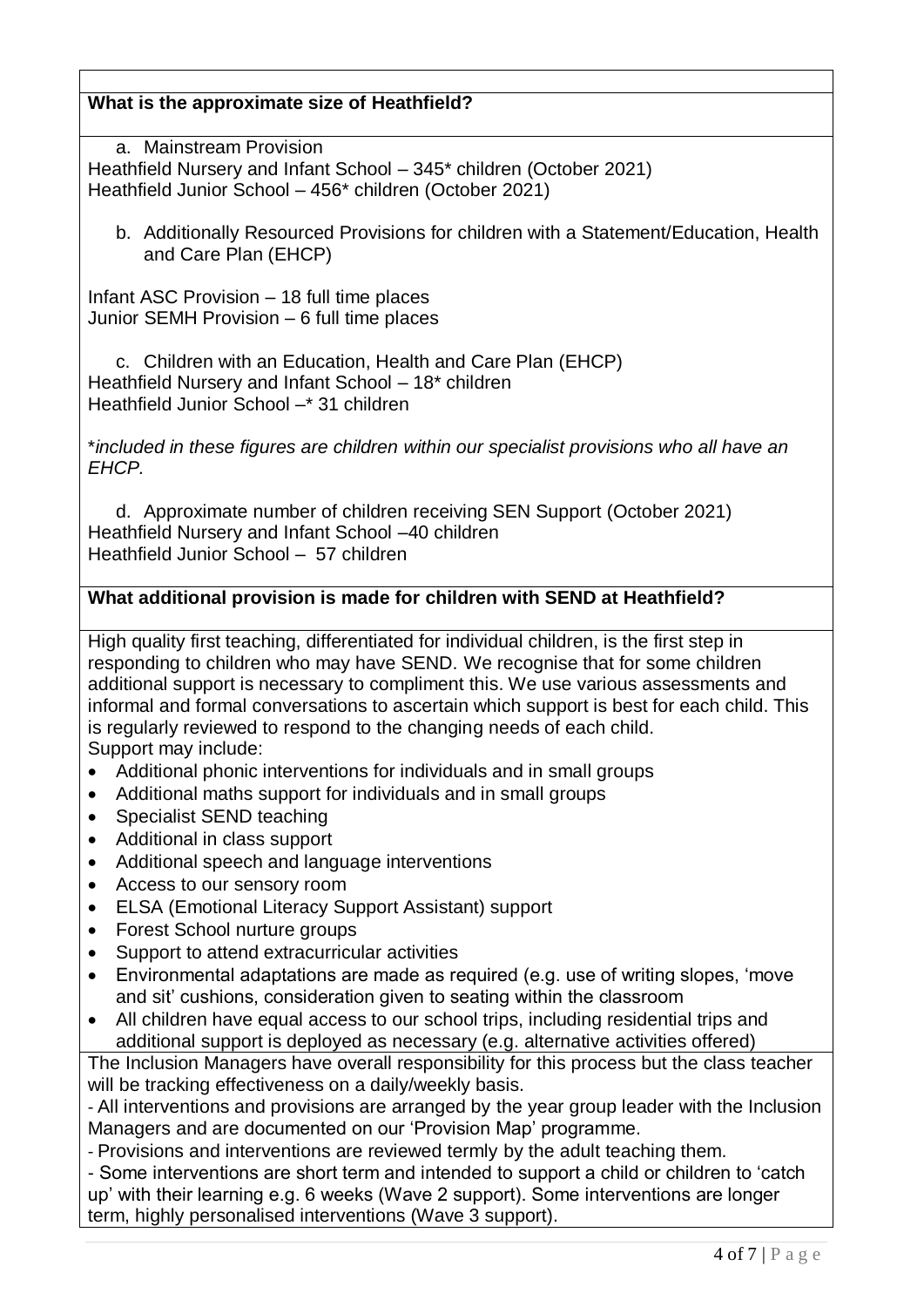- Monitoring by the Senior Strategy Team and SEND Governors - Continual CPD and training opportunities for teachers and Teaching Assistants (e.g. Numicon, ELSA, Auditory Processing, Lego Therapy, Colourful Semantics ASC and ADHD awareness, Social Thinking).

### **How do we review the progress of pupils with special educational needs?**

As with all children at Heathfield, progress is measured regularly by the class teacher or provision leader. Progress may be defined in academic terms or it may be progress in other areas. Whilst review is a continual process, it is formally reviewed every term in the following ways –

- *Assessment by class teacher/provision leader and/or support staff to identify current attainment*

- *Termly SEND Support meetings with the class teacher and parents to review progress*  - *Person Centred Annual Reviews for children with EHCPs which involve directly consulting with parents (prior to and during the meeting). Children are invited to take an active part in these meetings, attending and preparing for the meeting, creating a presentation, choosing the theme and refreshments and inviting a friend*

- *School staff will consider seeking external support if there is a lack of progress*

- *Reports and advice from outside agencies*

*- Interventions and SEN Support targets are viewed regularly on Provision Map*

#### **Which external agencies do you liaise with to meet the needs of children with SEND within the school?**

We liaise with a range of external agencies including:

- Educational Psychology Service
- Social Care teams
- Speech and Language Therapy
- Occupational Therapy
- Physiotherapy Service
- Medical Professionals including school nurse
- CAMHS (Child and Adolescent Mental Health Service)
- Early Help Practitioners
- Resilience Networks
- Heathfield Children's Centre
- Education Inclusion Support Service
- Emotional Health Service
- Mental Health Support Team

### **What transition arrangements are made for children with SEND?**

- Early Years staff attend Early Years transition meeting with local nurseries to gather information about children entering Nursery and Reception. Links with external agencies (e.g. Portage) support this process
- Information is gathered informally through home visits, visits to local nurseries and 'Stay and Plays'
- The Federation supports transition for children with SEND between Early Years to Key Stage 1 and Key Stage 1 to Key Stage 2
- Fortnightly Inclusion team meetings across the Federation ensure that children's needs are well known prior to transition
- Meetings between current and future class teachers ensure that pertinent